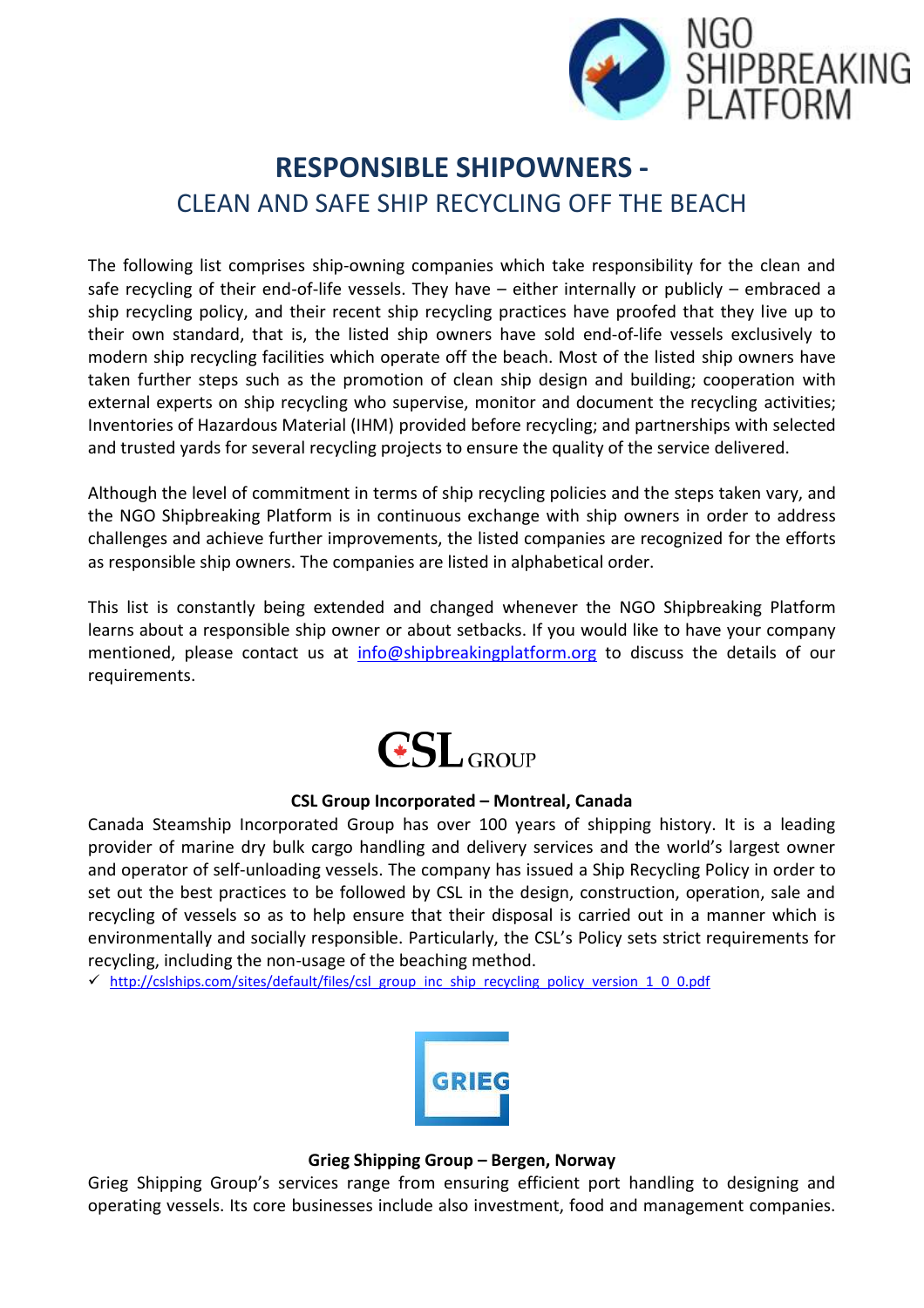Grieg Green, part of the Grieg Group, specifically offers to ship-owners an environmentally advanced one-stop-shop covering the entire process of recycling of a vessel that reached its maturity. Grieg Green is committed to finding the best recycling yards there are available at customers' disposal. Significantly, the minimum requirements for yard partners include the nonusage of the beaching method.

<http://grieggreen.com/enviromental-profile>



## **Hapag Lloyd – Hamburg, Germany**

For over 165 years Hapag-Lloyd has offered liner services all around the world, becoming a leading shipping company within the international maritime scenario. The company has recently adopted a new, progressive ship recycling policy. It will now only seek "sustainable solutions for green ship recycling", which, as highlighted in the press by a Hapag-Lloyd spokesperson, excludes the beaching method.

[https://www.hapag-lloyd.com/downloads/pdf/2014June\\_HL\\_Ship\\_Recycling\\_Policy.pdf](https://www.hapag-lloyd.com/downloads/pdf/2014June_HL_Ship_Recycling_Policy.pdf)

 [http://www.shipbreakingplatform.org/platform-news-platform-applauds-hapag-lloyd-for-new-ship-recycling](http://www.shipbreakingplatform.org/platform-news-platform-applauds-hapag-lloyd-for-new-ship-recycling-policy-calls-on-ship-owners-to-follow/)[policy-calls-on-ship-owners-to-follow/](http://www.shipbreakingplatform.org/platform-news-platform-applauds-hapag-lloyd-for-new-ship-recycling-policy-calls-on-ship-owners-to-follow/)



# **HÖEGH AUTOLINERS**

## **Höegh Autoliners – Oslo, Norway**

Höegh Autoliners is a leading global provider of Ro/Ro vehicle transportation services. The company is committed to sustainable development through economic growth, social responsibility and minimising the company's impact on the [environment](http://www.hoeghautoliners.com/ikbViewer/page/hainternet/ship_management/environment?p_dimension_id=56551) and performing its business in a socially responsible way. Höegh Autoliners recycles its end-of-life vessels using the services of Grieg Green, which ensures the recycling is carried out to the best standards and off the beach. [http://www.hoeghautoliners.com/ikbViewer/page/hainternet/news/article?p\\_document\\_id=38255](http://www.hoeghautoliners.com/ikbViewer/page/hainternet/news/article?p_document_id=38255)



#### **Royal Boskalis Westminster N.V. - Papendrecht, The Netherlands**

Boskalis is a leading global maritime services company operating in the [dredging and inland infra,](http://www.boskalis.com/activities/dredging-inland-infra.html) and [offshore energy](http://www.boskalis.com/activities/offshore-energy.html) sectors. The company, within its CSR report 2013, has committed itself to dismantle ships only at yards that comply with international legislation and regulations and with the company's strict safety standards. The latter exclude the usage of the beaching method. The company has started a partnership with a selected yard in Mexico to dismantle Boskalis ships. The cooperation with this yard means that Boskalis acts in accordance with the principles of the Basel Convention, and adheres to the EU Waste Shipment Regulation, which both seek to stop the export of hazardous waste outside OECD countries.

[http://www.boskalis.com/uploads/media/Boskalis\\_CSR\\_EN\\_2013\\_02.pdf](http://www.boskalis.com/uploads/media/Boskalis_CSR_EN_2013_02.pdf)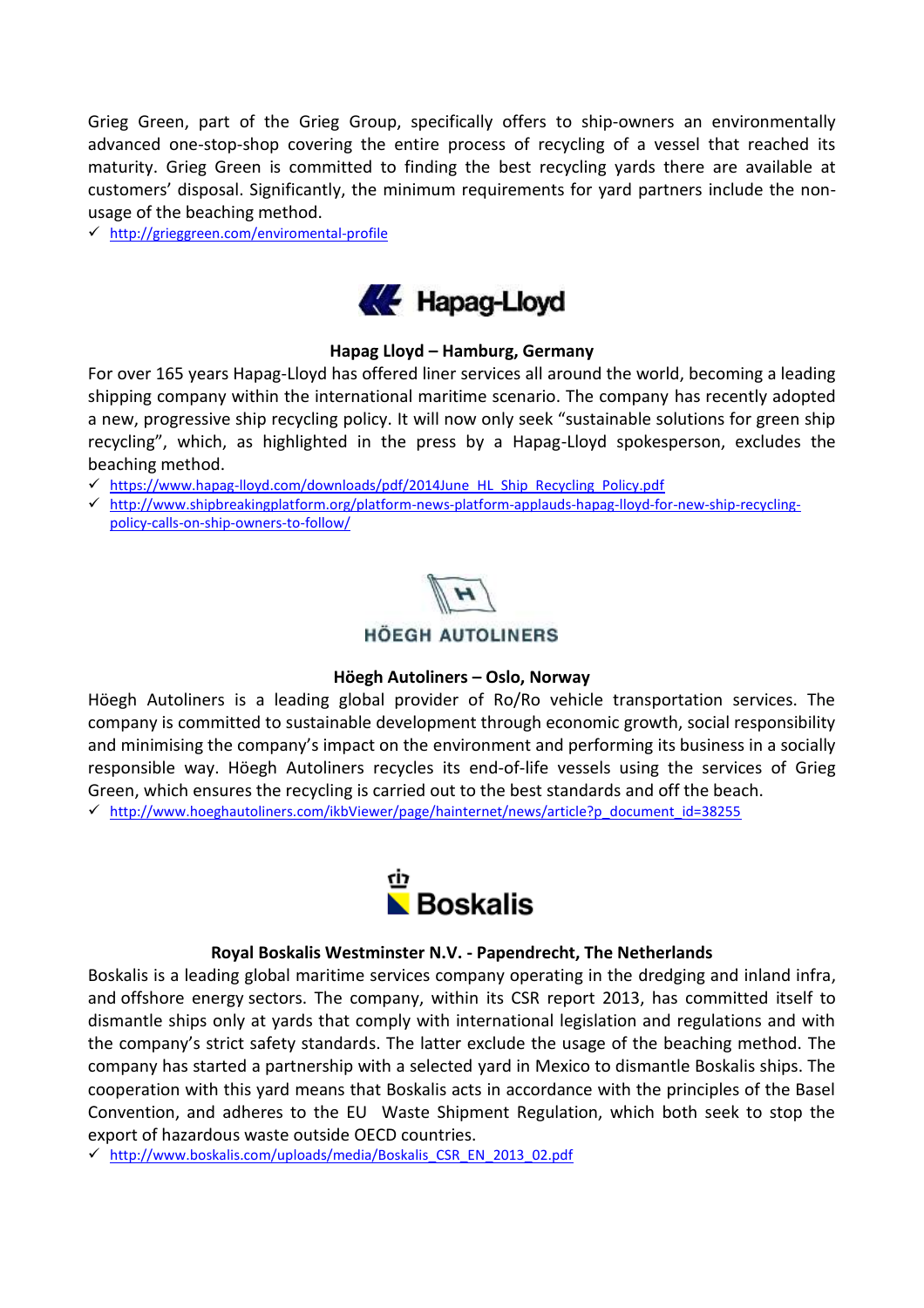

# **China Navigation Company - Singapore**

Swire Shipping is the brand name for all liner shipping services operated by The China Navigation Company Pte Ltd (CNCo). CNCo's fleet consists of multipurpose ships, capable of carrying a wide range of general cargoes bulk parcels as well as containerized cargoes. Within the SD Report 2012, the company underlines that the "conditions in many recycling yards, especially those using the beaching method, with respect to both worker safety and responsible disposal of hazardous waste, do not meet the standards defined in the Company's policy for the recycling of ships" [http://www.swireshipping.com/SD/SD\\_Report\\_2012/pdf/CNCo\\_SD%20Report\\_2012.pdf](http://www.swireshipping.com/SD/SD_Report_2012/pdf/CNCo_SD%20Report_2012.pdf)



#### **Wallenius Group – Stockholm, Sweden**

Since 1934, Wallenius has been a frontrunner in the shipping industry. With a strong focus on innovative technical and environmental solutions, it represents one of the world's leading shipping and logistics groups within the car carrier segment. The transportation services are performed by joint ventures, like [Wallenius Wilhelmsen Logistics](http://www.2wglobal.com/) (WWL), setting out integrated environmental policies with its partner Wilhelmsen. The decision to recycle vessels off the beach was taken before the year  $2000<sup>1</sup>$ 

- $\checkmark$  <https://www.unglobalcompact.org/system/attachments/4151/original/COP.pdf?1262614950>
- <http://edepot.wur.nl/26179>

## **Wilh. Wilhelmsen Group - Lysaker, Norway**

The Wilh. Wilhelmsen Group is a global maritime industry group focusing on shipping and integrated logistics services for cars and rolling cargo. It also occupies a leading position in the global maritime service industry, delivering products and services to shipyards and vessels annually. The Group offers through Wilhelmsen Ship Management a service ensuring vessels are demolished in a way that ensures safe working environment off the beach, together with safe removal and disposal of hazardous materials on board.

- [http://www.wilhelmsen.com/services/maritime/companies/barbership/hseq/Documents/Green-Ship-](http://www.wilhelmsen.com/services/maritime/companies/barbership/hseq/Documents/Green-Ship-Recycling.pdf)[Recycling.pdf](http://www.wilhelmsen.com/services/maritime/companies/barbership/hseq/Documents/Green-Ship-Recycling.pdf)
- [http://www.wilhelmsen.com/services/maritime/companies/barbership/hseq/Documents/Green%20Re](http://www.wilhelmsen.com/services/maritime/companies/barbership/hseq/Documents/Green%20Re-cycle%20Presentation.pdf)[cycle%20Presentation.pdf](http://www.wilhelmsen.com/services/maritime/companies/barbership/hseq/Documents/Green%20Re-cycle%20Presentation.pdf)
- $\checkmark$  [quarterly and annual reports](http://www.wilhelmsenasa.com/investorrelations/reportspresentations/quarterlyreports/Pages/quarterlyreports.aspx)

 $\overline{\phantom{a}}$ 

<sup>1</sup> See http://www.shipbreakingplatform.org/shipbrea\_wp2011/wp-content/uploads/2013/10/Hougee-2013- Shades-of-green-in-the-shiprecycling-industry.pdf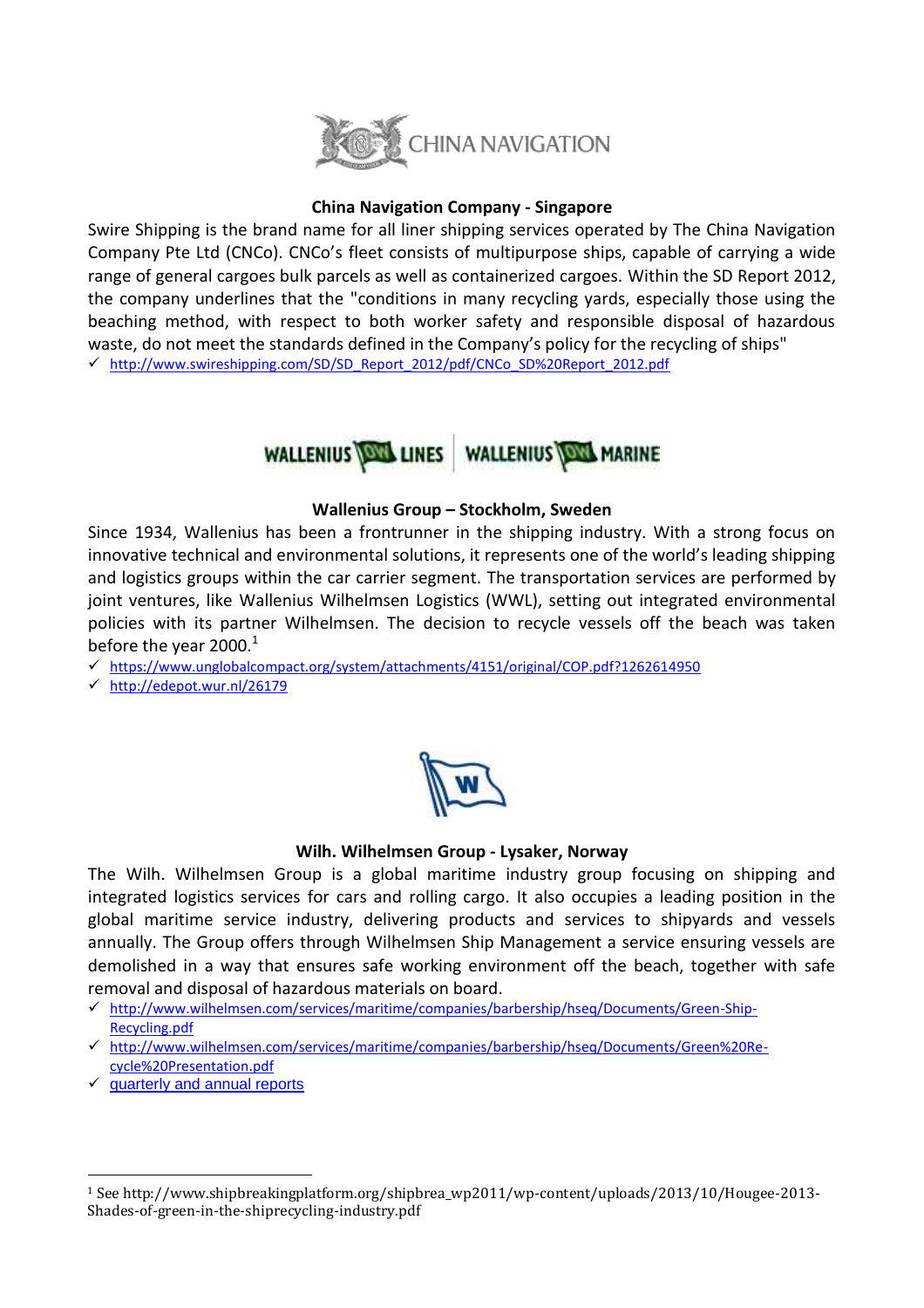**The following cooperations between Wilhelmsen and Wallenius also follow the Wilhelmsen ship recycling policy:**



# **Wallenius Wilhelmsen Logistics**

This company jointly owned by the Wilhelmsen and Wallenius Groups charters vessels from the owners. Thus, the ships the company uses are recycled according to Wilhelmsen's ship recycling policy.



# **EUKOR Car Carriers**

 The car carrier company owned by Wilhelmsen and Wallenius Line (40% each) and Hyndai/Kia (20%) follows the Wilhelmsen ship recycling policy. EUKOR ships have recently been recycled with the help of Wilhelmsen Ship Management. The company depends on chartering extra capacity, and applies pressure on business partners for responsible recycling for ships intended to service EUKOR and other vessels where the majority lifespan will be spent in EUKOR operations.



# **American Shipping and Logistics**

The company jointly owned by Wilhelmsen and Wallenius has not recycled any ships so far, but if needed in the future, the joint venture will follow Wilhelmsen's ship recycling policy.